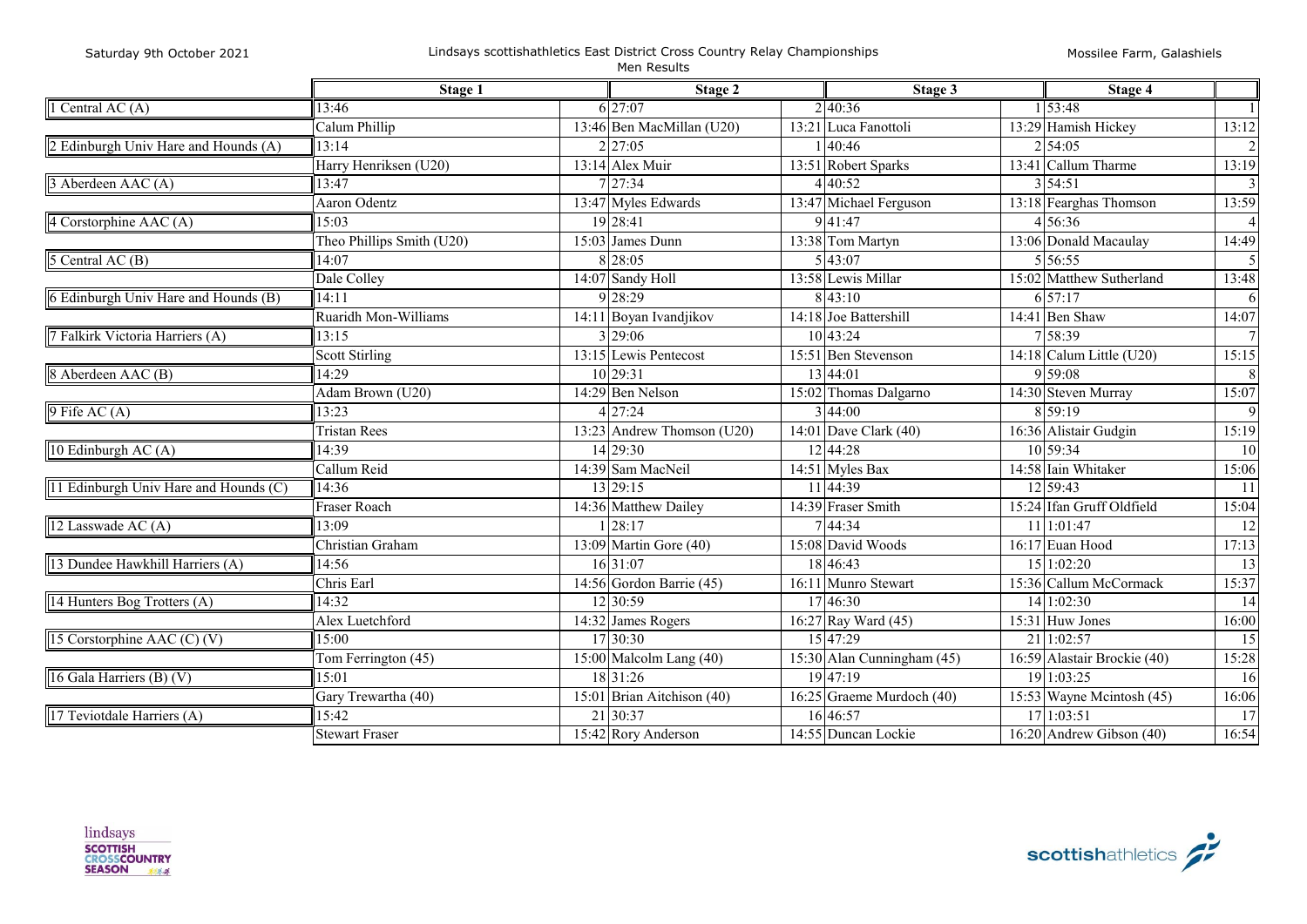| Saturday 9th October 2021 |  |  |  |
|---------------------------|--|--|--|
|---------------------------|--|--|--|

#### Lindsays scottishathletics East District Cross Country Relay Championships Men Results

|                                        | Stage 1             |  | Stage 2                            |  | Stage 3                      |  | Stage 4                        |               |
|----------------------------------------|---------------------|--|------------------------------------|--|------------------------------|--|--------------------------------|---------------|
| 18 PH Racing Club (A)                  | 16:22               |  | 28 31:54                           |  | 20 47:27                     |  | 20 1:04:11                     | 18            |
|                                        | Aaron Bennet (U20)  |  | 16:22 Darren Jubb                  |  | 15:32 Paul Kieran (45)       |  | 15:33 Mark Webster $(45)$      | 16:44         |
| 19 Lothian RC (A)                      | 14:46               |  | 15 30:16                           |  | 14 46:44                     |  | 16 1:04:24                     | <sup>19</sup> |
|                                        | Joshua Dack         |  | 14:46 Sam McIntosh                 |  | 15:30 Ryan Kirkland (U20)    |  | $16:28$ Owen Williams          | 17:40         |
| 20 Gala Harriers (A)                   | 13:42               |  | 5 28:13                            |  | 6 46:12                      |  | 13 1:05:52                     | 20            |
|                                        | Darrell Hastie      |  | 13:42 Marcus D'Agrosa              |  | 14:31 Michael Turnbull       |  | 17:59 Iain Buckley             | 19:40         |
| 21 Central AC (C)                      | 16:10               |  | 26 32:15                           |  | 22 47:07                     |  | 18 1:06:07                     | 21            |
|                                        | Andrew Irvine       |  | $16:10$ Sam Grivell (U20)          |  | $16:05$ Sam Burton (U20)     |  | 14:52 Scott Gillen             | 19:00         |
| 22 Edinburgh AC (E)                    | 15:57               |  | 24 33:13                           |  | 25 49:35                     |  | 22 1:06:28                     | 22            |
|                                        | Kevin Hamilton      |  | 15:57 John Mowbray                 |  | 17:16 Matthew Davies         |  | 16:22 Terry Roberts            | 16:53         |
| 23 Edinburgh AC $(F)$ $(V)$            | 17:42               |  | 37 34:46                           |  | $31\overline{)51:33}$        |  | 27 1:06:56                     | 23            |
|                                        | Paul Forbes (60)    |  | 17:42 Lewis Orr $(50)$             |  | 17:04 Michael Fullerton (50) |  | 16:47 Stuart Johnston (40)     | 15:23         |
| 24 Portobello RC (A)                   | 15:12               |  | $\overline{20}$ 33:19              |  | 26 51:09                     |  | $24 \mid 1:07:13$              | 24            |
|                                        | Matt Bird           |  | $15:12$ Alex Garvie (50)           |  | 18:07 David Worrall (45)     |  | $17:50$ Jonah Jones            | 16:04         |
| 25 Perth RR $(A)$                      | 21:08               |  | 47 35:40                           |  | 36 52:11                     |  | 29 1:08:27                     | 25            |
|                                        | Mike Dales (60)     |  | 21:08 James Waldie                 |  | 14:32 Duncan Ryan $(50)$     |  | 16:31 Stuart Robertson (50)    | 16:16         |
| $26$ Central AC (D) (V)                | 14:31               |  | 11 32:34                           |  | $24\overline{51:16}$         |  | 25 1:08:42                     | 26            |
|                                        | Scott Brember (45)  |  | 14:31 Donald Shaw (50)             |  | 18:03 Iain Dunsmore (50)     |  | 18:42 David Eckersley (55)     | 17:26         |
| 27 Lasswade AC (B)                     | 17:29               |  | 35 35:27                           |  | 33 51:28                     |  | 26 1:08:50                     | $27\,$        |
|                                        | Andrew McGlone (50) |  | $17:29$ Scott Dickson (45)         |  | 17:58 Greg Louden            |  | $\overline{16:01}$ Sean Hadden | 17:22         |
| 28 Edinburgh AC (D)                    | 17:09               |  | 32 33:45                           |  | 28 52:47                     |  | 31 1:08:53                     | 28            |
|                                        | John Hancock        |  | 17:09 Paul Butler                  |  | 16:36 Iain Macdonald         |  | 19:02 Thomas Leeman            | 16:06         |
| 29 Corstorphine AAC $(B)$              | 16:51               |  | 30 33:48                           |  | 29 52:30                     |  | 30 1:09:31                     | 29            |
|                                        | Ben Draye           |  | 16:51 Scott Pilkington             |  | 16:57 Tristan Rabaeijs       |  | 18:42 David Hart (45)          | 17:01         |
| 30 Musselburgh and District AC (A) (V) | 17:40               |  | 36 35:26                           |  | 32 53:55                     |  | 33 1:10:34                     | 30            |
|                                        | Robert Henry (45)   |  | $17:40$ James Mayers (55)          |  | 17:46 Doug Fraser $(50)$     |  | 18:29 Paul Slifer (50)         | 16:39         |
| 31 Harmeny AC (A)                      | 15:52               |  | 22 34:22                           |  | $30\overline{)51:40}$        |  | 28 1:10:50                     | 31            |
|                                        | Philip Holden (40)  |  | $\overline{15:52}$ Joe Melton (45) |  | 18:30 Jonathan Kennedy       |  | $17:18$ Andrew Ross (55)       | 19:10         |
| 32 Gala Harriers (C)                   | 17:12               |  | 33 35:40                           |  | $35 \, 55:15$                |  | 38 1:11:34                     | 32            |
|                                        | Ian Maxwell (60)    |  | $17:12$ Bob Johnson $(60)$         |  | 18:28 Ben Abbott (55)        |  | 19:35 Fergus Johnston          | 16:19         |
| 33 Edinburgh AC (C) (V)                | 7:51                |  | 39 35:29                           |  | 34 54:13                     |  | $35$  1:12:01                  | 33            |
|                                        | David Cross (55)    |  | 17:51 Andrew Latham (55)           |  | 17:38 Gavin Phillip (55)     |  | 18:44 Dave Clements (50)       | 17:48         |
| 34 Dundee University AC & XC (A)       | 17:00               |  | 31 37:21                           |  | 41 54:56                     |  | 37 1:12:10                     | 34            |
|                                        | Charlie LaMassa     |  | 17:00 Andrew Keenlyside (U20)      |  | 20:21 Ross Gray              |  | 17:35 Sean Haycock             | 17:14         |

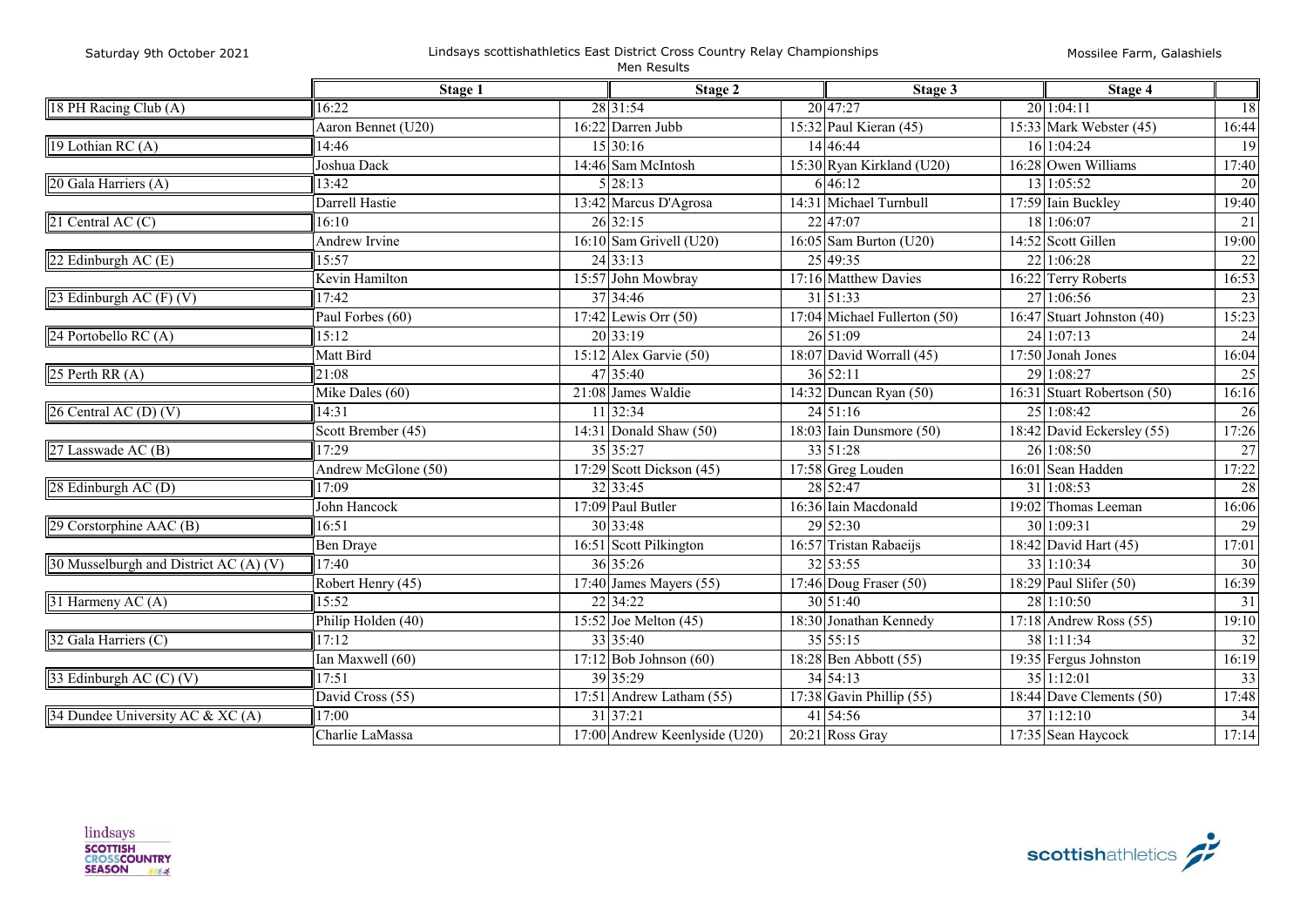Mossilee Farm, Galashiels

÷

|                                    | Stage 1                |       | Stage 2                      |       | Stage 3                          |       | Stage 4                        |                 |
|------------------------------------|------------------------|-------|------------------------------|-------|----------------------------------|-------|--------------------------------|-----------------|
| 35 Pitreavie AAC (A)               | 19:22                  |       | 44 36:49                     |       | 39 54:44                         |       | 36 1:13:54                     | $\overline{35}$ |
|                                    | Neil Maclachlan        |       | 19:22 Jeff Farquhar $(60)$   |       | 17:27 David Henderson (40)       |       | 17:55 Ben Fraser               | 19:10           |
| 36 Dundee Hawkhill Harriers (B)    | 16:18                  |       | 27 32:12                     |       | 21 50:40                         |       | 23 1:14:32                     | 36              |
|                                    | Kristofer Hernandez    |       | 16:18 Aidan Simpson (U20)    |       | 15:54 Ryan Fox (U20)             |       | 18:28 Guillermo Hernandez (75) | 23:52           |
| 37 Musselburgh and District AC (B) | 17:47                  |       | 38 36:53                     |       | $40\,54:10$                      |       | $34$ 1:14:35                   | 37              |
|                                    | Graeme Nicholson (45)  |       | 17:47 Mark Keast (45)        |       | 19:06 George SM Hanson           |       | 17:17 Dee Surtees X            | 20:25           |
| 38 Edinburgh AC (B) (V)            | 18:44                  |       | 41 37:52                     |       | 43 57:03                         |       | 39 1:16:36                     | 38              |
|                                    | Malcolm Parry (45)     |       | 18:44 Max Carcas $(50)$      |       | $19:08$ Iain Craven (40)         |       | 19:11 Chris Creegan $(60)$     | 19:33           |
| 39 Teviotdale Harriers (B)         | 20:16                  |       | $46\overline{38:10}$         |       | 45 58:34                         |       | 43 1:19:17                     | 39              |
|                                    | Derek Scott            |       | $20:16$ Bruce Hughes (40)    |       | 17:54 Paul Lockie (50)           |       | $20:24$ Alan Coltman (50)      | 20:43           |
| 40 Edinburgh AC (G)                | 22:20                  |       | 49 38:02                     |       | 44 57:21                         |       | $41 \, 1:21:15$                | 40              |
|                                    | Eric Stevenson (70)    |       | 22:20 Max Meres              |       | 15:42 Keith Dunlop               |       | 19:19 Alex MacEwen $(65)$      | 23:54           |
| Banchory Stonehaven AC (A)         | 15:56                  |       | 23 33:36                     |       | 27 53:10                         | 32    |                                |                 |
|                                    | <b>Stuart Ferguson</b> |       | 15:56 Alistair Cameron (45)  |       | $17:40$ Andrew Ferguson Snr (60) | 19:34 |                                |                 |
| Falkirk Victoria Harriers (B)      | 18:19                  |       | 40 35:53                     |       | 37 57:05                         | 40    |                                |                 |
|                                    | Craig Johnston (50)    |       | 18:19 Malcolm Finlayson (50) |       | 17:34 Alastair Mccallum (60)     | 21:12 |                                |                 |
| Corstorphine AAC (D) $(V)$         | 17:20                  |       | 34 36:23                     |       | 38 57:36                         | 42    |                                |                 |
|                                    | Ian Johnston (55)      |       | 17:20 Michael Connelly (60)  |       | 19:03 Steven Blair $(55)$        | 21:13 |                                |                 |
| Lothian RC (B)                     | 21:11                  |       | 48 39:34                     |       | 46 58:57                         | 44    |                                |                 |
|                                    | <b>Andrew Beattie</b>  |       | $21:11$ Iain Cameron (40)    |       | 18:23 George Gilhooley $(60)$    | 19:23 |                                |                 |
| Aberdeen AAC (C)                   | 16:04                  |       | 25 32:30                     | 23    |                                  |       |                                |                 |
|                                    | Michael Kilbride       |       | 16:04 Andrew Casey           | 16:26 |                                  |       |                                |                 |
| Hunters Bog Trotters (D)           | 18:49                  |       | 42 37:37                     | 42    |                                  |       |                                |                 |
|                                    | Alistair Hindle (45)   |       | 18:49 Simon Harrison         | 18:48 |                                  |       |                                |                 |
| PH Racing Club (B)                 | 16:35                  |       | 29 39:56                     | 47    |                                  |       |                                |                 |
|                                    | Colin Somerville       |       | $16:35$ Ross Bennet (50)     | 23:21 |                                  |       |                                |                 |
| Portobello RC (B)                  | 19:29                  |       | 45 40:43                     | 48    |                                  |       |                                |                 |
|                                    | William Jarvie (60)    |       | 19:29 Richie Hallinan (45)   | 21:14 |                                  |       |                                |                 |
| Central AC $(E)$ $(V)$             | 19:04                  |       | 43 42:22                     | 49    |                                  |       |                                |                 |
|                                    | Hugh Buchanan (60)     |       | 19:04 Colin Sinclair $(55)$  | 23:18 |                                  |       |                                |                 |
| Ferranti AAC (A)                   | 33:45                  |       | 51 1:02:25                   | 50    |                                  |       |                                |                 |
|                                    | Gerry Clement (70)     |       | 33:45 Eddie McDonald (70)    | 28:40 |                                  |       |                                |                 |
| Perth RR (B)                       | 23:05                  | 50    |                              |       |                                  |       |                                |                 |
|                                    | Alan Bothwell (60)     | 23:05 |                              |       |                                  |       |                                |                 |

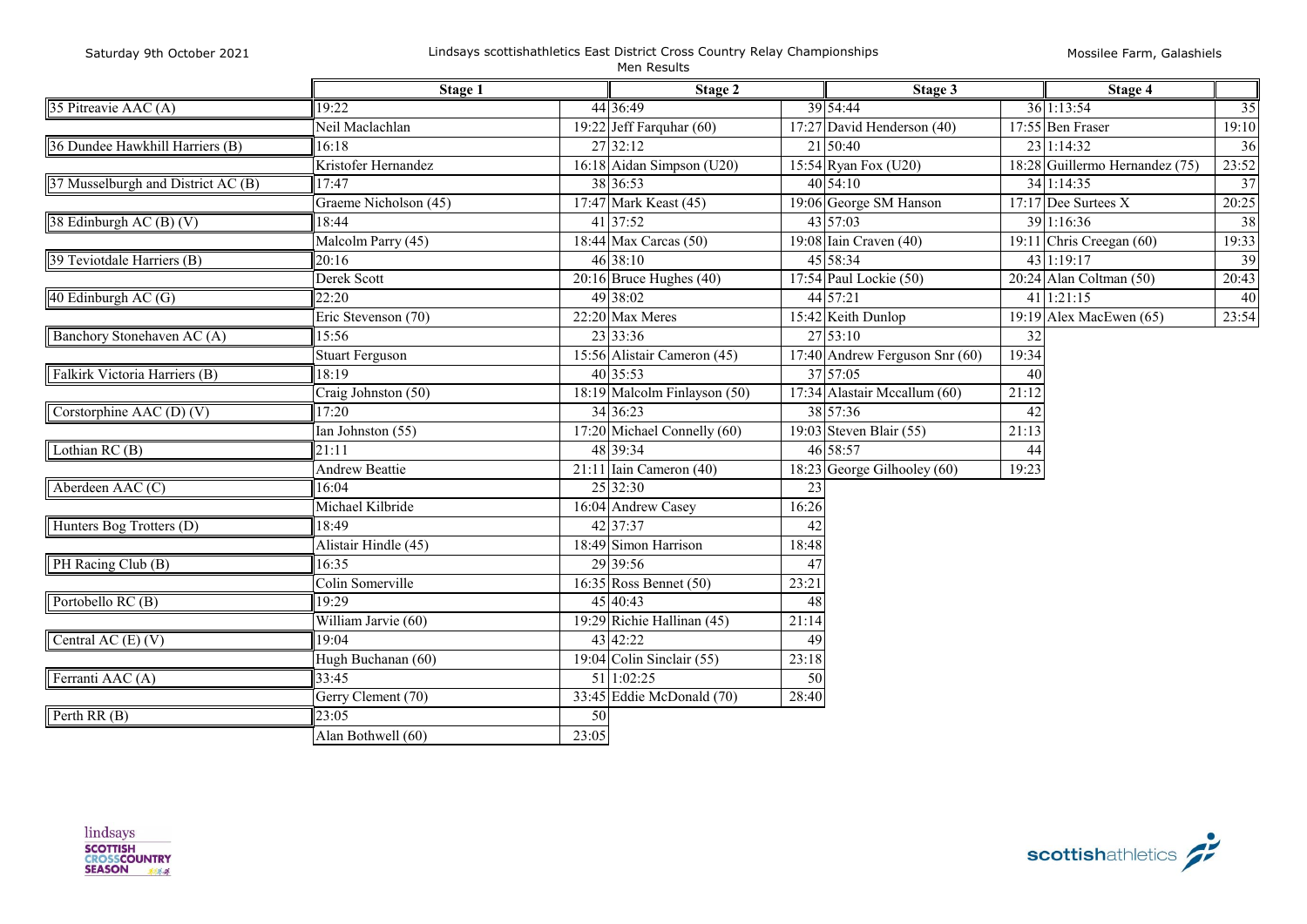|  | Mossilee Farm, Galashiels |
|--|---------------------------|
|  |                           |

| Tom Martyn            | Corstorphine AAC (A)               | 13.06 |
|-----------------------|------------------------------------|-------|
| Christian Graham      | Lasswade AC $(A)$                  | 13.09 |
| Hamish Hickey         | Central AC $(A)$                   | 13.12 |
| Harry Henriksen (U20) | Edinburgh Univ Hare and Hounds (A) | 13.14 |
| Scott Stirling        | Falkirk Victoria Harriers (A)      | 13.15 |
| Michael Ferguson      | Aberdeen AAC (A)                   | 13.18 |
| Callum Tharme         | Edinburgh Univ Hare and Hounds (A) | 13.19 |
| Ben MacMillan (U20)   | Central AC $(A)$                   | 13.21 |
| <b>Tristan Rees</b>   | Fife AC $(A)$                      | 13.23 |
| Luca Fanottoli        | Central AC $(A)$                   | 13.29 |
| James Dunn            | Corstorphine AAC (A)               | 13.38 |
| Robert Sparks         | Edinburgh Univ Hare and Hounds (A) | 13.41 |
| Darrell Hastie        | Gala Harriers (A)                  | 13.42 |
| Calum Phillip         | Central AC $(A)$                   | 13.46 |
| Myles Edwards         | Aberdeen AAC (A)                   | 13.47 |
| Aaron Odentz          | Aberdeen AAC (A)                   | 13.47 |
| Matthew Sutherland    | Central $AC(B)$                    | 13.48 |
| Alex Muir             | Edinburgh Univ Hare and Hounds (A) | 13.51 |
| Sandy Holl            | Central $AC(B)$                    | 13.58 |
| Fearghas Thomson      | Aberdeen AAC (A)                   | 13.59 |
| Andrew Thomson (U20)  | Fife $AC(A)$                       | 14.01 |

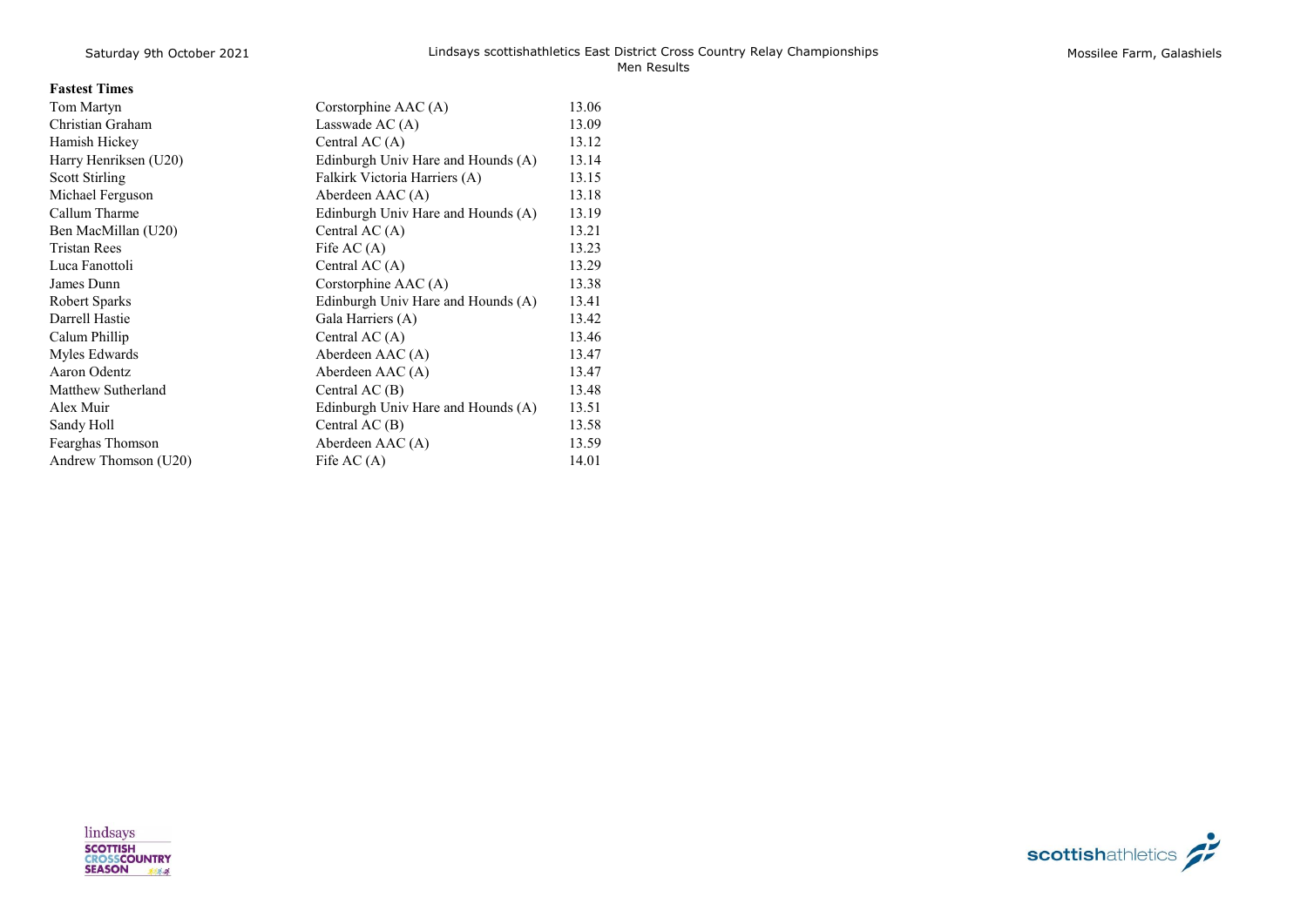|                                       |                          | Women Results |                                  |                              |                |
|---------------------------------------|--------------------------|---------------|----------------------------------|------------------------------|----------------|
|                                       | Stage 1                  |               | Stage 2                          | Stage 3                      |                |
| 1 Lasswade AC (A)                     | 16:55                    |               | 732:07                           | 3 47:45                      |                |
|                                       | Amy Smith                |               | 16:55 Sarah Tait                 | 15:12 Amy Frankland          | 15:38          |
| 2 Edinburgh Univ Hare and Hounds (C)  | 15:55                    |               | 2 31:55                          | 2 47:52                      | $\overline{2}$ |
|                                       | Hannah Anderson (FU20)   |               | 15:55 Georgia Ledingham (FU20)   | $16:00$ Cera Gemmell (FU20)  | 15:57          |
| 3 Edinburgh Univ Hare and Hounds (A)  | 15:14                    |               | 31:39                            | 148:12                       | 3              |
|                                       | Holly Page               |               | 15:14 Isla Calvert (FU20)        | 16:25 Olivia Vareille        | 16:33          |
| 4 Edinburgh Univ Hare and Hounds (B)  | 16:41                    |               | 4 32:34                          | 4 48:30                      | $\overline{4}$ |
|                                       | Niamh Carr               |               | 16:41 Kirsty Purcell (FU20)      | 15:53 Katie Lowery           | 15:56          |
| 5 Edinburgh Univ Hare and Hounds (D)  | 16:01                    |               | 3 33:12                          | 5 49:55                      |                |
|                                       | Caitlin Purcell (FU20)   |               | 16:01 Hannah Morrison            | $17:11$ Emma Johnson (FU20)  | 16:43          |
| 6 Corstorphine AAC (B)                | 17:07                    |               | 9 33:54                          | 6 51:14                      | 61             |
|                                       | Josie-Wren Golder (FU20) |               | 17:07 Kirstin Maxwell            | 16:47 Kirstian Macaulay      | 17:20          |
| 7 Edinburgh AC $(A)$ $(V)$            | 18:05                    |               | 16 35:22                         | 8 52:43                      | 7 <sup>1</sup> |
|                                       | Jacqueline Rainger (F40) |               | 18:05 Janet Dunbar (F50)         | 17:17 Hazel MacCormick (F40) | 17:21          |
| 8 Corstorphine AAC (C)                | 16:48                    |               | 6 34:59                          | 7 52:55                      | 8              |
|                                       | Sophie Collins           |               | 16:48 Leah Davie                 | 18:11 Lisa Christy           | 17:56          |
| 9 Edinburgh AC (B)                    | 17:07                    |               | 11 36:54                         | $12\,53:20$                  | 9              |
|                                       | Rose Newman (FU20)       |               | $17:07$ Min Ke                   | 19:47 Lauren Stoddart        | 16:26          |
| 10 Edinburgh Univ Hare and Hounds (E) | 17:56                    |               | 14 35:30                         | 9 54:41                      | 10             |
|                                       | Alexandra Kiltie         |               | 17:56 Merce Sanchez Oller (FU20) | 17:34 Cara Baldwin (FU20)    | 19:11          |
| 11 Edinburgh AC $(C)$                 | 17:52                    |               | 13 35:41                         | 10 55:09                     | <sup>11</sup>  |
|                                       | Mhairi Ferguson          |               | 17:52 Carolyn Cameron            | 17:49 Danielle Reid          | 19:28          |
| 12 Hunters Bog Trotters (A) (V)       | 18:41                    |               | 21 37:45                         | 13 56:54                     | 12             |
|                                       | Catriona Bruce (F40)     |               | 18:41 Amelia Hope-Jones (F40)    | 19:04 Megan Wright (F45)     | 19:09          |
| 13 Hunters Bog Trotters (B)           | 18:08                    |               | 17 39:13                         | 18 57:27                     | 13             |
|                                       | Rachel Heathcote         |               | 18:08 Sarah MacNeill             | 21:05 Shona McIntosh         | 18:14          |

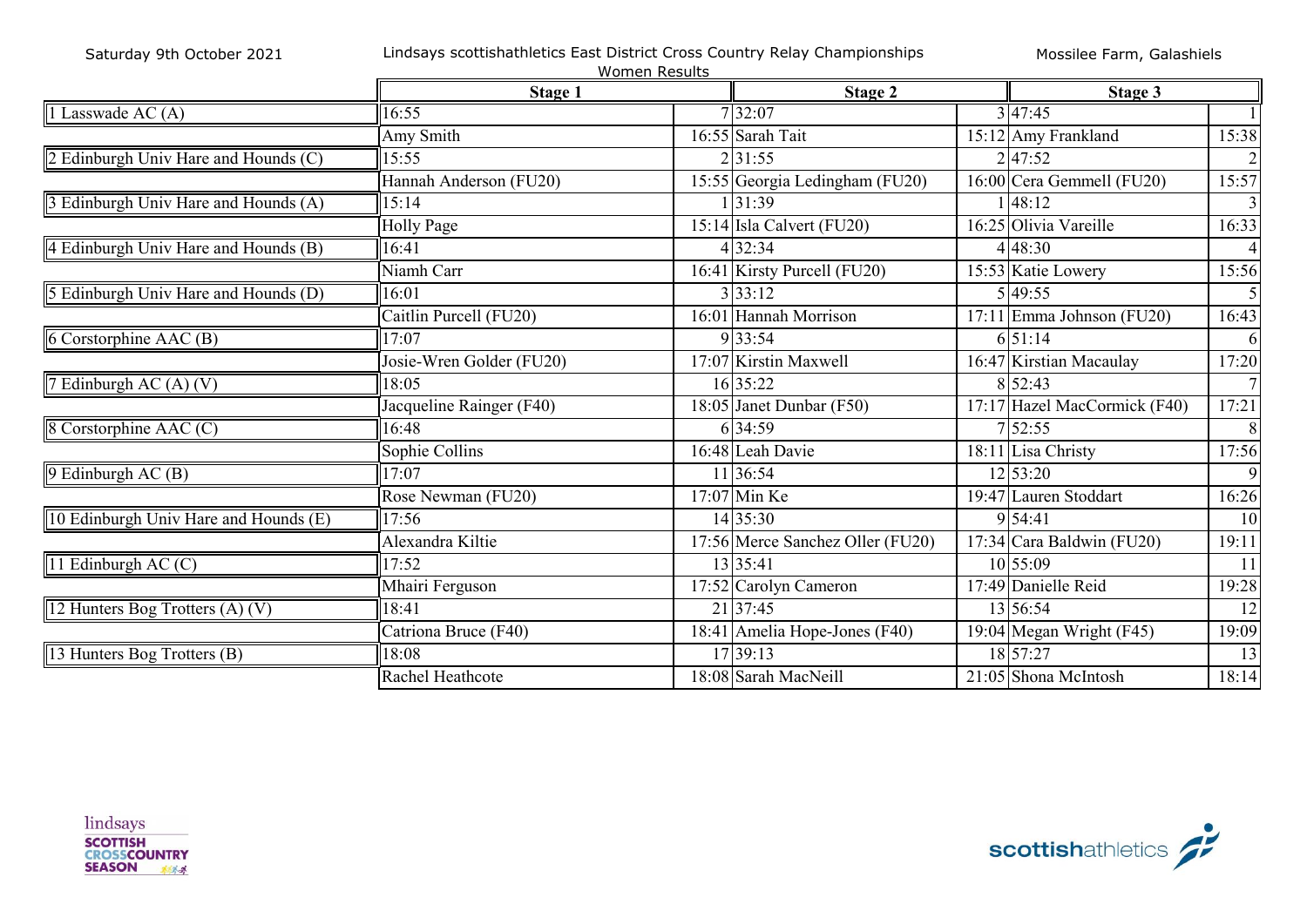|  |  | Saturday 9th October 2021 |  |
|--|--|---------------------------|--|
|--|--|---------------------------|--|

#### Lindsays scottishathletics East District Cross Country Relay Championships

|                                         |                              | Women Results |                                 |  |                              |                 |
|-----------------------------------------|------------------------------|---------------|---------------------------------|--|------------------------------|-----------------|
|                                         | Stage 1                      |               | Stage 2                         |  | Stage 3                      |                 |
| 14 Dundee Hawkhill Harriers (A)         | 18:52                        |               | 23 39:08                        |  | 17 57:29                     | $\overline{14}$ |
|                                         | Frankie Duncan-Morris (FU20) |               | 18:52 Iona Esslemont ( $FU20$ ) |  | 20:16 Shania King            | 18:21           |
| 15 Edinburgh AC (D) (V)                 | 18:24                        |               | 19 38:39                        |  | 15 57:52                     | 15              |
|                                         | Susan Ridley (F55)           |               | 18:24 Karen Dobbie (F50)        |  | $20:15$ Isobel Joiner (F40)  | 19:13           |
| 16 Dundee Road Runners (A)              | 19:01                        |               | 24 38:24                        |  | 14 58:03                     | 16              |
|                                         | Fiona Canavan                |               | 19:01 Charlotte Newman          |  | 19:23 Alison McNeilly (F40)  | 19:39           |
| 17 Gala Harriers (B) (V)                | 18:51                        |               | 22 39:59                        |  | 23 58:12                     | 17              |
|                                         | Pamela Baillie (F45)         |               | 18:51 Julia Johnstone $(F50)$   |  | 21:08 Katy Barden (F40)      | 18:13           |
| 18 Gala Harriers (A)                    | 16:57                        |               | 8 39:08                         |  | 16 58:25                     | 18              |
|                                         | Sara Green                   |               | 16:57 Angela Jewitt (F45)       |  | $22:11$ Flora Johnston       | 19:17           |
| 19 Dundee University AC and XC club (A) | 17:33                        |               | 12 39:30                        |  | 20 58:45                     | 19              |
|                                         | Catriona Laing               |               | 17:33 Ruby Soldan (FU20)        |  | 21:57 Hannah Berry           | 19:15           |
| 20 Corstorphine AAC (D)                 | 19:19                        |               | 27 39:32                        |  | 21 1:00:09                   | 20              |
|                                         | Megan Smith                  |               | $\overline{19:}19$ Jilly McKay  |  | $20:13$ Anne Ewing           | 20:37           |
| 21 Lauderdale Limpers RC (A)            | 18:21                        |               | 18 40:27                        |  | 24 1:00:20                   | $\overline{21}$ |
|                                         | Chloe Summerfield            |               | 18:21 Rachel McAleese           |  | 22:06 Jill Thomson           | 19:53           |
| 22 Gala Harriers $(C)$ $(V)$            | 19:12                        |               | 25 40:37                        |  | 25 1:00:26                   | 22              |
|                                         | Gillian Lunn (F45)           |               | 19:12 Carole Fortune (F55)      |  | 21:25 Joeleen Mckean (F40)   | 19:49           |
| 23 Dundee Road Runners (B)              | 19:38                        |               | 28 41:10                        |  | 26 1:01:04                   | 23              |
|                                         | Fiona Callaghan              |               | 19:38 Sophia Lappe              |  | $21:32$ Louise Menzies (F40) | 19:54           |
| 24 Lasswade AC (B)                      | 20:20                        |               | 31 39:52                        |  | 22 1:02:12                   | 24              |
|                                         | Hannah Little (FU20)         |               | 20:20 Catherine Dickson (F50)   |  | 19:32 Debra Urquhart (F40)   | 22:20           |
| 25 Edinburgh AC (E)                     | 23:56                        |               | 40 42:48                        |  | 30 1:02:25                   | 25              |
|                                         | Sinead Gallagher             |               | 23:56 Sarah Scott               |  | 18:52 Maria Boland           | 19:37           |
| 26 Hunters Bog Trotters (C)             | 20:34                        |               | 32 44:04                        |  | 32 1:03:19                   | 26              |
|                                         | Phyllis O'Brien (F60)        |               | 20:34 Jess Husbands             |  | 23:30 Katie Williams         | 19:15           |



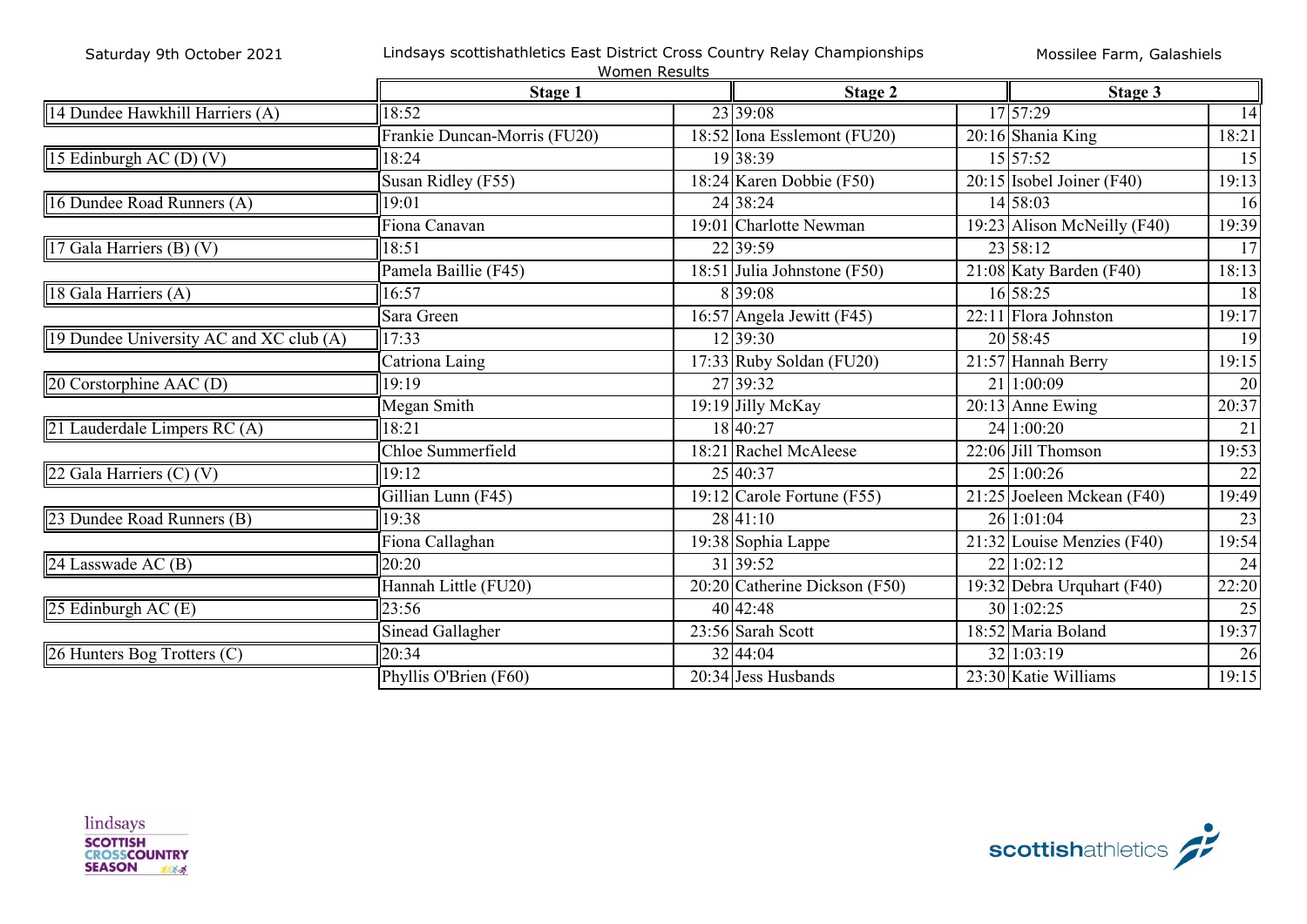| Saturday 9th October 2021   | Lindsays scottishathletics East District Cross Country Relay Championships<br>Mossilee Farm, Galashiels<br><b>Women Results</b> |                                |       |                                          |       |  |  |  |
|-----------------------------|---------------------------------------------------------------------------------------------------------------------------------|--------------------------------|-------|------------------------------------------|-------|--|--|--|
|                             | Stage 1                                                                                                                         | Stage 2                        |       | Stage 3                                  |       |  |  |  |
| 27 Pitreavie AAC (A)        | 21:26                                                                                                                           | 34 41:35                       |       | 27 1:03:28                               | 27    |  |  |  |
|                             | Kirstyn Suttie                                                                                                                  | 21:26 Elaine Renouf            |       | 20:09 Lucy Crookston                     | 21:53 |  |  |  |
| 28 Gala Harriers (D) (V)    | 22:46                                                                                                                           | 37 42:43                       |       | 29 1:04:40                               | 28    |  |  |  |
|                             | Charlotte Hendry (F40)                                                                                                          | 22:46 Lisa Dalgliesh (F45)     |       | 19:57 Jocelyn Richard (F60)              | 21:57 |  |  |  |
| 29 Ferranti AAC (A) (V)     | 23:09                                                                                                                           | 38 44:22                       |       | 33 1:05:43                               | 29    |  |  |  |
|                             | Julia Loecherbach (F40)                                                                                                         | $23:09$ Julia Drewer (F40)     |       | 21:13 Melanie Sinclair (F45)             | 21:21 |  |  |  |
| 30 Harmeny AC (B) (V)       | 21:42                                                                                                                           | 35 44:37                       |       | 34 1:06:55                               | 30    |  |  |  |
|                             | Nicola McGuire (45)                                                                                                             | $21:42$ Lorna Broadhurst (F60) |       | $\overline{22:55}$ Nicola Freedman (F50) | 22:18 |  |  |  |
| 31 Corstorphine AAC (A) (V) | 23:48                                                                                                                           | 39 45:38                       |       | 37 1:07:42                               | 31    |  |  |  |
|                             | Kira Mourao (F45)                                                                                                               | $23:48$ Sara Wood (F50)        |       | $21:50$ Janet Grigor (F50)               | 22:04 |  |  |  |
| 32 Teviotdale Harriers (A)  | 19:17                                                                                                                           | 26 41:49                       |       | 28 1:07:58                               | 32    |  |  |  |
|                             | Maisie Ballantyne (FU20)                                                                                                        | 19:17 Kirsty Hughes (F45)      |       | $22:32$ Lorna Walker (F40)               | 26:09 |  |  |  |
| 33 Harmeny AC (C) (V)       | 24:38                                                                                                                           | 41 47:09                       |       | 38 1:11:18                               | 33    |  |  |  |
|                             | Susan Irwin $(F50)$                                                                                                             | $24:38$ Lyndsay Holden (40)    |       | $22:31$ Susan Ross (F50)                 | 24:09 |  |  |  |
| 34 Perth RR (A) (V)         | 19:56                                                                                                                           | 29 43:25                       |       | 31 1:12:42                               | 34    |  |  |  |
|                             | Fabienne Antonella Thompson (F55)                                                                                               | 19:56 Fiona Manson (F50)       |       | $23:29$ Susan Bothwell (F60)             | 29:17 |  |  |  |
| 35 Pitreavie AAC $(B)$ (V)  | 18:28                                                                                                                           | 20 44:42                       |       | $36$ 1:16:00                             | 35    |  |  |  |
|                             | Louise Millar (F45)                                                                                                             | 18:28 Laura Bannister (F40)    |       | 26:14 Deborah Cooper (F60)               | 31:18 |  |  |  |
| 36 Harmeny AC (A) (V)       | 27:56                                                                                                                           | 42 55:41                       |       | 39 1:22:53                               | 36    |  |  |  |
|                             | Elaine Sandeman (F60)                                                                                                           | 27:56 Patricia Hampton (F70)   |       | 27:45 Pamela Lorimer (F45)               | 27:12 |  |  |  |
| Central AC (A)              | 17:59                                                                                                                           | 15 36:22                       | 11    |                                          |       |  |  |  |
|                             | Cliona Diamond                                                                                                                  | 17:59 Claire Houston $(F40)$   | 18:23 |                                          |       |  |  |  |
| Aberdeen AAC (A)            | 17:07                                                                                                                           | 10 39:17                       | 19    |                                          |       |  |  |  |
|                             | Grace Whelan                                                                                                                    | 17:07 Rachel Watson            | 22:10 |                                          |       |  |  |  |

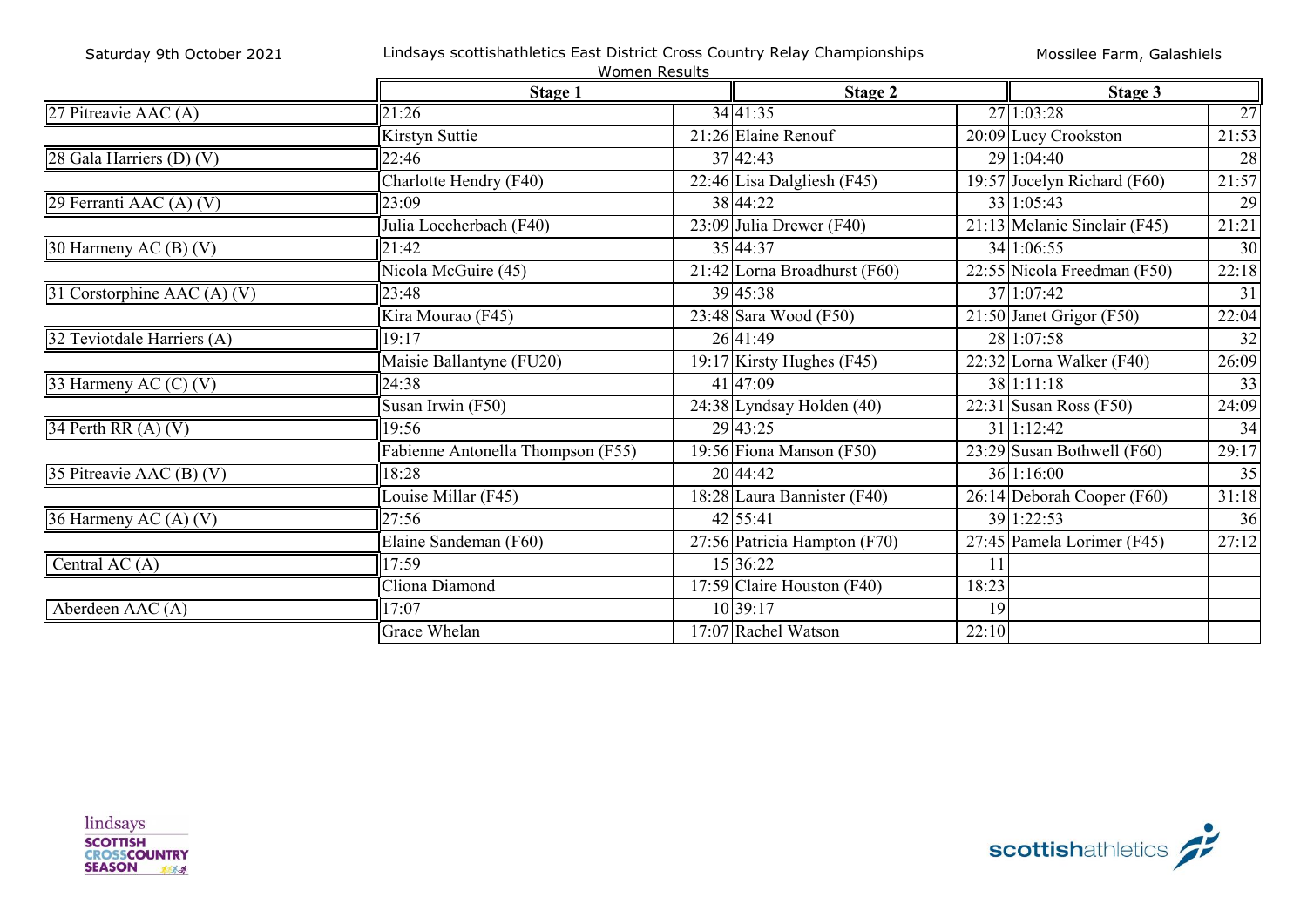| Saturday 9th October 2021            | Lindsays scottishathletics East District Cross Country Relay Championships<br><b>Women Results</b> | Mossilee Farm, Galashiels |                             |       |         |  |
|--------------------------------------|----------------------------------------------------------------------------------------------------|---------------------------|-----------------------------|-------|---------|--|
|                                      | <b>Stage 1</b>                                                                                     |                           | Stage 2                     |       | Stage 3 |  |
| Falkirk Victoria Harriers (A)        | 21:52                                                                                              |                           | 36 44:42                    |       |         |  |
|                                      | Eilidh McCallum                                                                                    |                           | 21:52 Monica Anderson (F50) | 22:50 |         |  |
| Edinburgh Univ Hare and Hounds (F)   | 6:42                                                                                               |                           |                             |       |         |  |
|                                      | <b>Grace Pow</b>                                                                                   | 16:42                     |                             |       |         |  |
| Dundee University AC and XC club (B) | 20:14                                                                                              | 30                        |                             |       |         |  |
|                                      | Katie Craig (FU20)                                                                                 | 20:14                     |                             |       |         |  |
| Edinburgh AC $(F)$ $(V)$             | 20:49                                                                                              | 33                        |                             |       |         |  |
|                                      | Elaine Davies (F50)                                                                                | 20:49                     |                             |       |         |  |

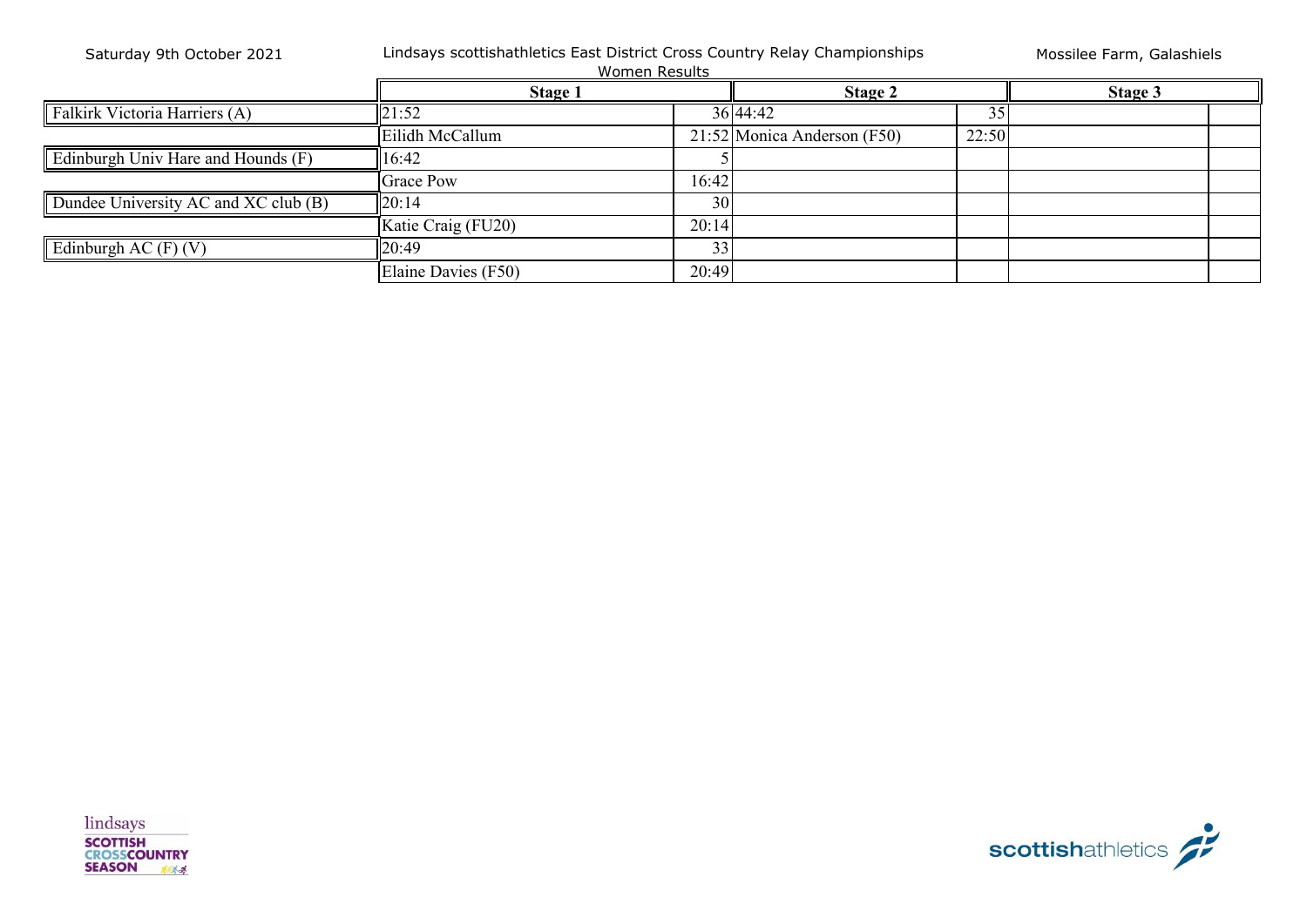## **Fastest Times**

| Sarah Tait               | Lasswade AC $(A)$                  | 15.12 |
|--------------------------|------------------------------------|-------|
| Holly Page               | Edinburgh Univ Hare and Hounds (A) | 15.14 |
| Amy Frankland            | Lasswade AC $(A)$                  | 15.38 |
| Kirsty Purcell (FU20)    | Edinburgh Univ Hare and Hounds (B) | 15.53 |
| Hannah Anderson (FU20)   | Edinburgh Univ Hare and Hounds (C) | 15.55 |
| Katie Lowery             | Edinburgh Univ Hare and Hounds (B) | 15.56 |
| Cera Gemmell (FU20)      | Edinburgh Univ Hare and Hounds (C) | 15.57 |
| Georgia Ledingham (FU20) | Edinburgh Univ Hare and Hounds (C) | 16.00 |
| Caitlin Purcell (FU20)   | Edinburgh Univ Hare and Hounds (D) | 16.01 |
| Isla Calvert (FU20)      | Edinburgh Univ Hare and Hounds (A) | 16.25 |
| Lauren Stoddart          | Edinburgh AC (B)                   | 16.26 |
| Olivia Vareille          | Edinburgh Univ Hare and Hounds (A) | 16.33 |
| Niamh Carr               | Edinburgh Univ Hare and Hounds (B) | 16.41 |
| <b>Grace Pow</b>         | Edinburgh Univ Hare and Hounds (F) | 16.42 |
| Emma Johnson (FU20)      | Edinburgh Univ Hare and Hounds (D) | 16.43 |
| Kirstin Maxwell          | Corstorphine AAC (B)               | 16.47 |
| Sophie Collins           | Corstorphine AAC (C)               | 16.48 |
| Amy Smith                | Lasswade AC $(A)$                  | 16.55 |
| Sara Green               | Gala Harriers (A)                  | 16.57 |
| Grace Whelan             | Aberdeen AAC (A)                   | 17.07 |
| Rose Newman (FU20)       | Edinburgh $AC(B)$                  | 17.07 |
| Josie-Wren Golder (FU20) | Corstorphine AAC (B)               | 17.07 |
| Hannah Morrison          | Edinburgh Univ Hare and Hounds (D) | 17.11 |
| Janet Dunbar (F50)       | Edinburgh AC $(A)$ $(V)$           | 17.17 |
| Kirstian Macaulay        | Corstorphine AAC (B)               | 17.20 |

lindsays **SCOTTISH<br>CROSSCOUNTRY<br>SEASON** 

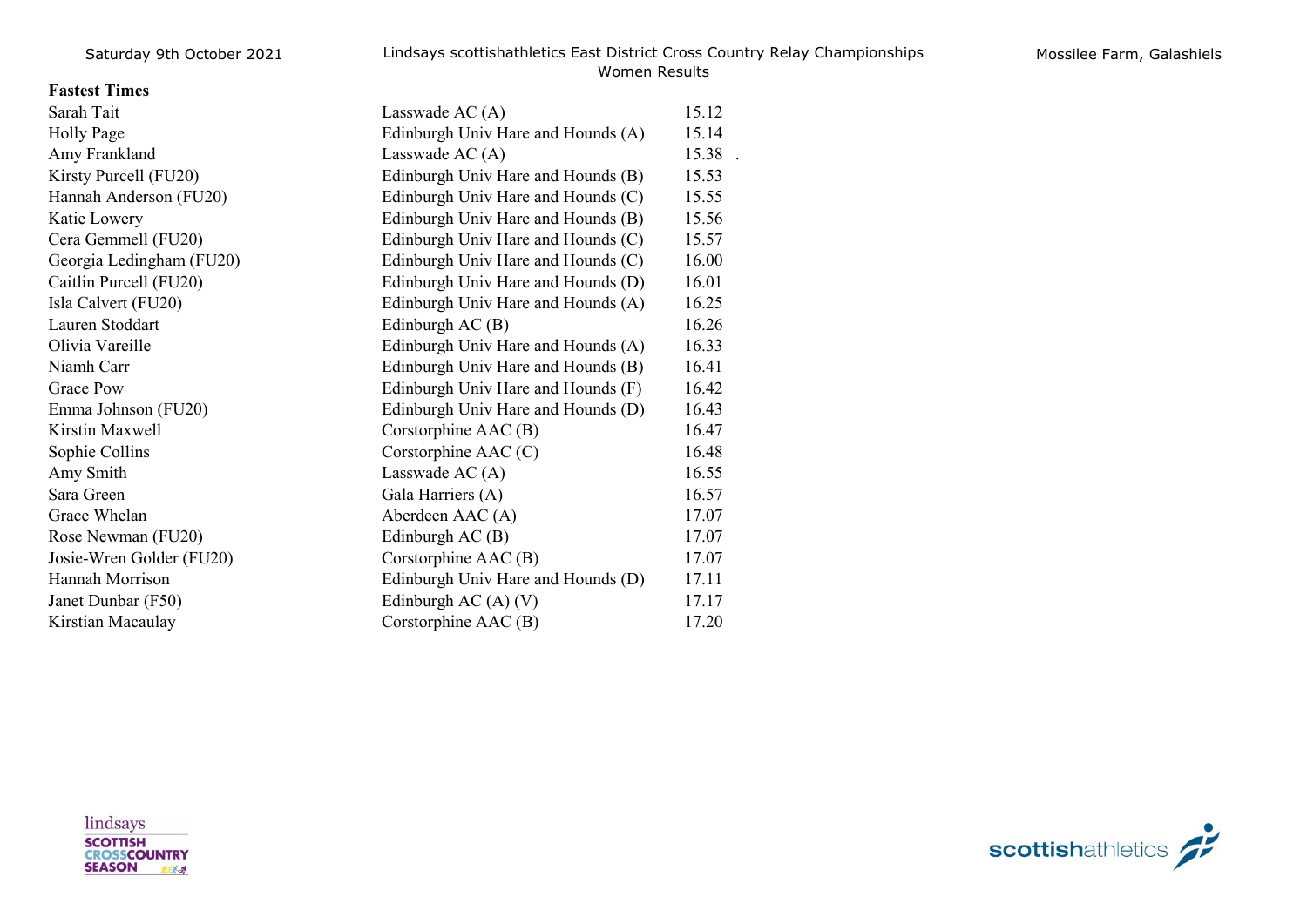|                                 |                         | Young Males Results |                                 |                |                              |                 |
|---------------------------------|-------------------------|---------------------|---------------------------------|----------------|------------------------------|-----------------|
|                                 | Stage 1                 |                     | Stage 2                         |                | Stage 3                      |                 |
| 1 Harmeny AC (B)                | 09:35                   | 3                   | 19:01                           | 4              | 27:33                        |                 |
|                                 | Daniel McIntyre (U13)   |                     | 09:35 Matthew Holden (U15)      |                | 09:26 Alasdair Wallace (U17) | 08:32           |
| 2 Team East Lothian (A)         | 09:52                   | 4                   | 18:56                           | 3              | 27:35                        | $\overline{2}$  |
|                                 | Jake Page (U13)         | 09:52               | Innes Wright (U15)              | 09:04          | Angus Wright (U17)           | 08:39           |
| 3 Falkirk Victoria Harriers (A) | 09:32                   | $\overline{2}$      | 18:41                           |                | 27:36                        | 3               |
|                                 | Ray Taylor (U13)        | 09:32               | Luke Culliton (U15)             | 09:09          | Gregor Hunter (U17)          | 08:55           |
| 4 Harmeny AC (A)                | 09:29                   |                     | 18:42                           | $\overline{2}$ | 27:39                        | $\overline{4}$  |
|                                 | Fergus Ross (U13)       | 09:29               | Dan McGuire (U15)               |                | 09:13 Tendai Nyabadza (U17)  | 08:57           |
| 5 Gala Harriers (A)             | 09:54                   | 5                   | 19:09                           | 5              | 27:47                        | 5               |
|                                 | Archie Dalgliesh (U13)  | 09:54               | Zico Field (U15)                | 09:15          | Ewan Christie (U17)          | 08:38           |
| 6 Aberdeen AAC (A)              | 10:38                   | 13                  | 19:36                           | $\overline{7}$ | 28:21                        | 6               |
|                                 | Alex Henthorn (U13)     |                     | 10:38 Rhys Crawford (U15)       |                | 08:58   Kai Crawford (U17)   | 08:45           |
| 7 Edinburgh AC (A)              | 10:13                   | 8                   | 19:50                           | 8              | 28:33                        |                 |
|                                 | Reuben Lees (U13)       |                     | 10:13 Campbell Fairgrieve (U15) | 09:37          | Ross Dewar (U17)             | 08:43           |
| 8 Edinburgh AC (B)              | 10:04                   | 6                   | 19:23                           | 6              | 28:42                        | 8               |
|                                 | Josh Daunt (U13)        |                     | 10:04   Dylan Daunt (U15)       | 09:19          | Patrick Barnes (U15)         | 09:19           |
| 9 Team East Lothian (B)         | 10:38                   | 14                  | 20:24                           | 10             | 29:12                        | 9               |
|                                 | Ben Krievs (U13)        | 10:38               | John Marshall (U15)             |                | 09:46 Aidan Page (U17)       | 08:48           |
| 10 Aberdeen AAC (B)             | 11:23                   | 26                  | 20:42                           | 15             | 29:14                        | 10 <sup>°</sup> |
|                                 | Reuben McAllister (U13) | 11:23               | Thomas Reynolds (U15)           | 09:19          | Hamish McKay (U17)           | 08:32           |
| 11 Fife AC (A)                  | 11:12                   | 22                  | 20:51                           | 17             | 29:15                        | 11              |
|                                 | Daniel Purves (U13)     | 11:12               | Archie Suttie (U15)             | 09:39          | Struan Bennet (U17)          | 08:24           |
| 12 Harmeny AC (C)               | 10:42                   | 18                  | 20:37                           | 13             | 29:47                        | 12 <sup>°</sup> |
|                                 | Fergus Roberts (U13)    |                     | 10:42 Kieran Hardie (U15)       |                | 09:55 Ethan Lorimer (U17)    | 09:10           |

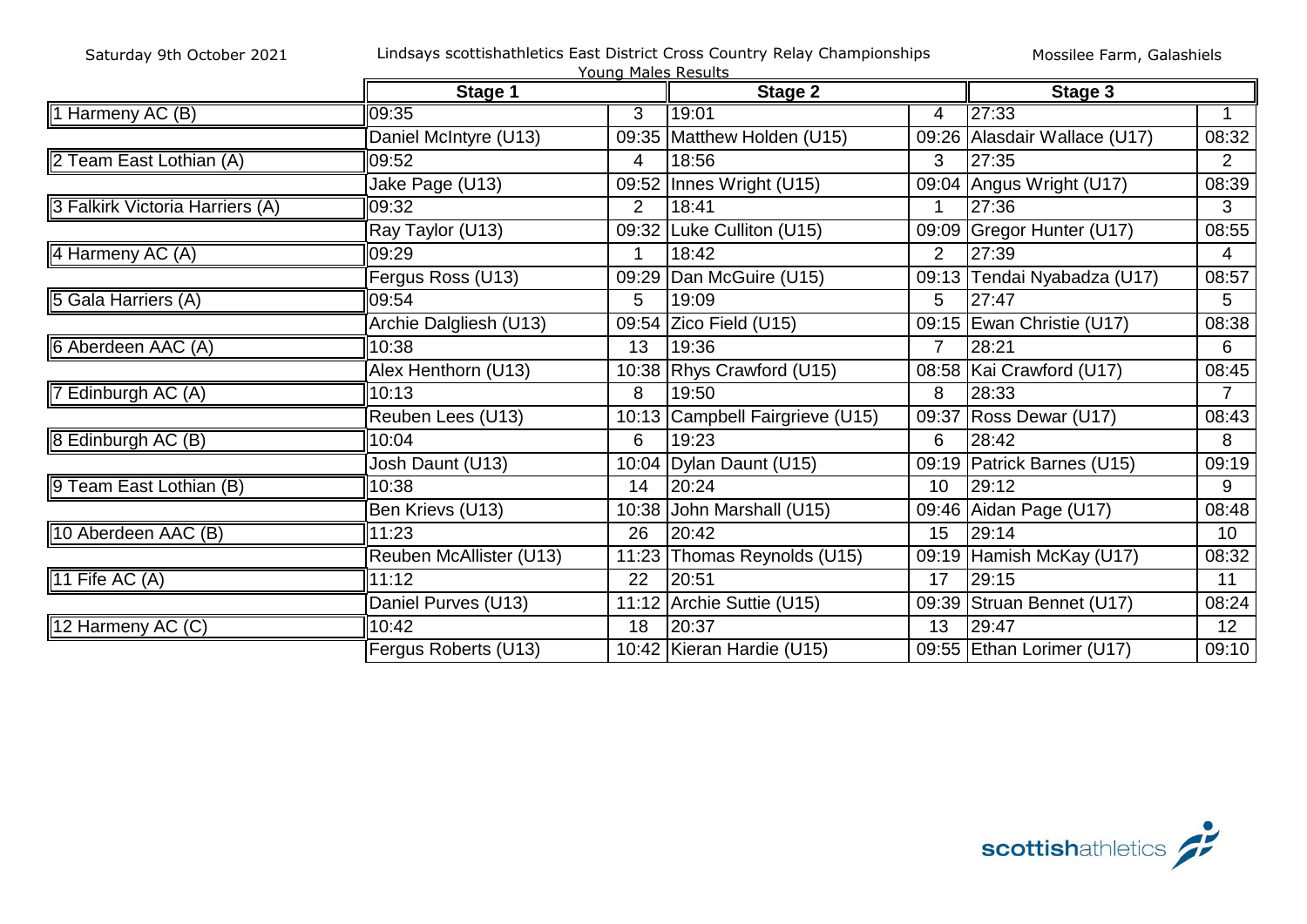|                               | Young Males Results     |                |                              |       |                               |                 |  |
|-------------------------------|-------------------------|----------------|------------------------------|-------|-------------------------------|-----------------|--|
|                               | Stage 1                 |                | Stage 2                      |       | Stage 3                       |                 |  |
| 13 Edinburgh AC (C)           | 10:11                   | $\overline{7}$ | 19:59                        | 9     | 29:53                         | $\overline{13}$ |  |
|                               | Danny Convery (U13)     | 10:11          | Lachlan Kunath (U15)         |       | 09:48 Wilbur Mansell (U17)    | 09:54           |  |
| 14 Lasswade AC (A)            | 11:00                   | 20             | 20:26                        | 11    | 29:57                         | 14              |  |
|                               | Jonathan Macqueen (U13) |                | 11:00 Rowan Taylor (U15)     |       | 09:26 Alastair Scott (U17)    | 09:31           |  |
| 15 Teviotdale Harriers (A)    | 11:24                   | 27             | 21:23                        | 20    | 30:03                         | 15              |  |
|                               | Taylor Watson (U13)     |                | 11:24 Irvine Welsh (U15)     | 09:59 | Conan Harper (U17)            | 08:40           |  |
| 16 Gala Harriers (B)          | 10:40                   | 15             | 20:33                        | 12    | 30:28                         | 16              |  |
|                               | Charlie Dalgliesh (U13) |                | 10:40 Ross Christie (U15)    |       | 09:53 Cameron Rankine (U17)   | 09:55           |  |
| 17 Pitreavie AAC (A)          | 10:42                   | 17             | 21:25                        | 21    | 30:44                         | 17              |  |
|                               | Frazer Lees (U13)       | 10:42          | Lewis Muir (U15)             |       | 10:43 Caleb McLeod (U17)      | 09:19           |  |
| 18 Team East Lothian (C)      | 11:16                   | 24             | 21:16                        | 19    | 30:44                         | 18              |  |
|                               | Matthew Connolly (U13)  |                | 11:16   Fraser Lupton (U15)  | 10:00 | Jamie Smith (U17)             | 09:28           |  |
| 19 Harmeny AC (D)             | 10:34                   | 10             | 21:37                        | 22    | 31:22                         | 19              |  |
|                               | Ben Paterson (U13)      |                | 10:34 Lewis Hardingham (U15) |       | 11:03 Archie Irwin (U17)      | 09:45           |  |
| 20 Corstorphine AAC (B)       | 10:37                   | 12             | 22:06                        | 25    | 31:46                         | 20              |  |
|                               | Tymek Chmielowski (U13) | 10:37          | Lewis Andrews (U15)          | 11:29 | Ben Struthers (U17)           | 09:40           |  |
| 21 Lothian RC (A)             | 11:06                   | 21             | 21:40                        | 23    | 31:53                         | 21              |  |
|                               | Danny Fletcher (U13)    | 11:06          | Jonathan Collings (U15)      |       | 10:34 Murray Close (U17)      | 10:13           |  |
| 22 Lasswade AC (B)            | 11:21                   | 25             | 22:22                        | 27    | 31:55                         | 22              |  |
|                               | Ruairidh Wood (U13)     | 11:21          | Cian Murray (U15)            | 11:01 | Rory Scott (U17)              | 09:33           |  |
| 23 George Heriot's School (A) | 11:41                   | 32             | 22:08                        | 26    | 32:00                         | 23              |  |
|                               | Toby Monaghan (U13)     | 11:41          | Andrew Robinson (U15)        | 10:27 | Tommy Thin (U17)              | 09:52           |  |
| 24 Corstorphine AAC (A)       | 11:34                   | 31             | 22:28                        | 28    | 32:03                         | 24              |  |
|                               | Charles Desson (U13)    |                | 11:34 Lewis Harrison (U15)   |       | 10:54 Ruairidh Williams (U17) | 09:35           |  |

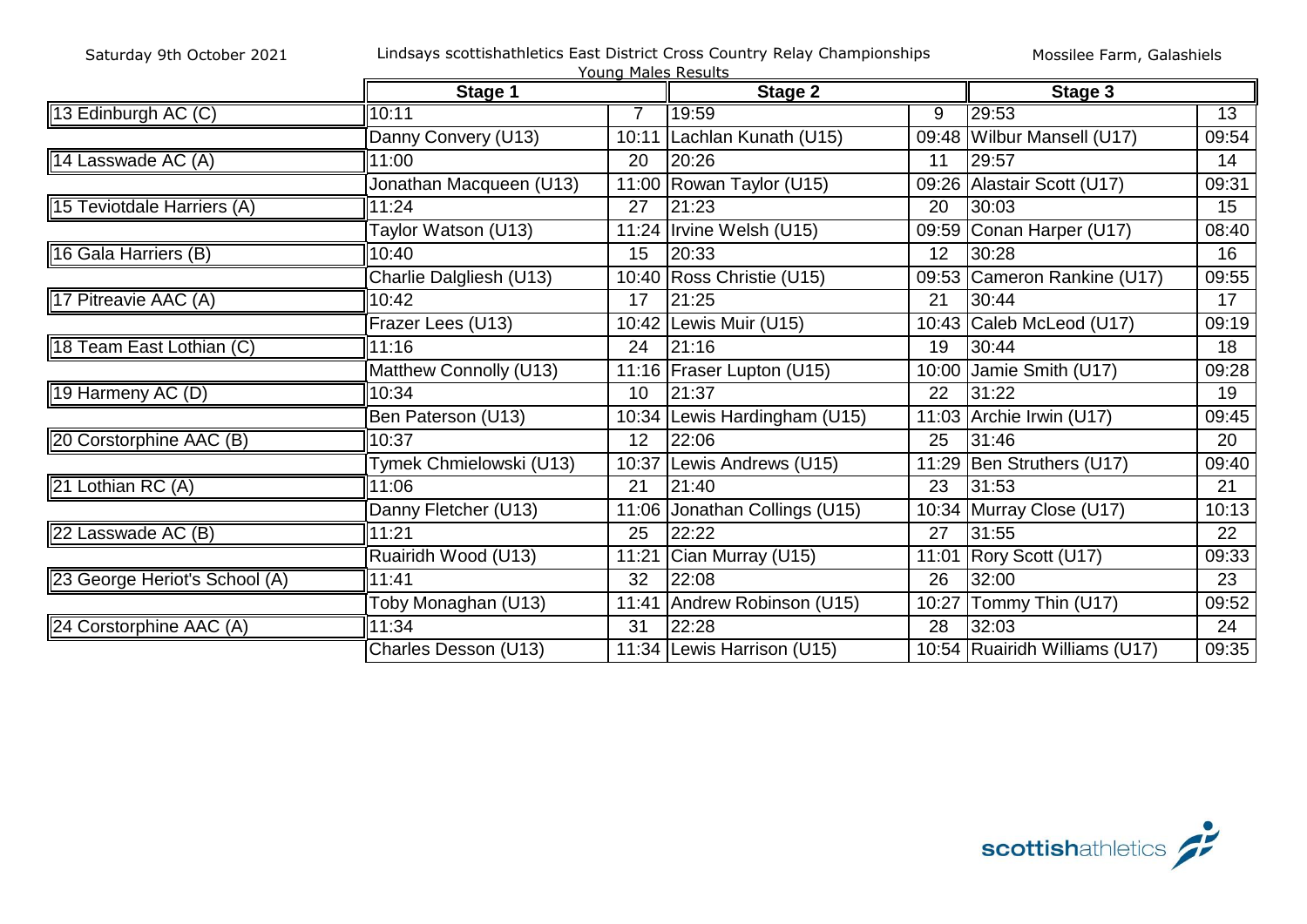|                                    |                        | Young Males Results |                                |                 |                              |       |
|------------------------------------|------------------------|---------------------|--------------------------------|-----------------|------------------------------|-------|
|                                    | Stage 1                |                     | <b>Stage 2</b>                 |                 | Stage 3                      |       |
| 25 Falkirk Victoria Harriers (B)   | 10:49                  | $\overline{19}$     | 21:00                          | $\overline{18}$ | 32:25                        | 25    |
|                                    | Cahal McAtarsney (U13) |                     | 10:49 Hamish Hunter (U13)      | 10:11           | Liam Flaherty (U15)          | 11:25 |
| 26 Corstorphine AAC (C)            | 11:33                  | 30                  | 22:36                          | 31              | 32:55                        | 26    |
|                                    | Rory McNeill (U13)     |                     | 11:33 Archie Cruickshank (U13) | 11:03           | Oliver Stein (U17)           | 10:19 |
| 27 Teviotdale Harriers (B)         | 12:52                  | 37                  | 23:34                          | 33              | 33:06                        | 27    |
|                                    | Craig Watson (U13)     | 12:52               | Charles Mckay (U15)            | 10:42           | Robbie Welsh (U17)           | 09:32 |
| 28 Corstorphine AAC (D)            | 11:14                  | 23                  | 22:33                          | 29              | 33:45                        | 28    |
|                                    | Daniel Farrell (U13)   | 11:14               | Jenson Key (U13)               |                 | 11:19 Ryan Snitjer (U17)     | 11:12 |
| 29 Musselburgh and District AC (A) | 11:31                  | 29                  | 23:32                          | 32              | 35:06                        | 29    |
|                                    | Cohen Hardie (U13)     | 11:31               | Daniel Barnard (U15)           | 12:01           | <b>Isaac Wintour (U15)</b>   | 11:34 |
| 30 Pitreavie AAC (B)               | 12:03                  | 34                  | 25:09                          | 36              | 35:36                        | 30    |
|                                    | Fraser Muir (U13)      | 12:03               | Jack McInnes (U15)             |                 | 13:06 Cameron Johnston (U17) | 10:27 |
| 31 George Heriot's School (B)      | 12:09                  | 36                  | 23:55                          | 34              | 35:51                        | 31    |
|                                    | Rory Wilken (U13)      | 12:09               | David Ivory (U15)              |                 | 11:46 Ciaran Parry (U17)     | 11:56 |
| 32 Musselburgh and District AC (B) | 12:05                  | 35                  | 25:39                          | 37              | 37:03                        | 32    |
|                                    | Ben Anderson (U13)     | 12:05               | Lewis Clark (U13)              | 13:34           | Sandy Henry (U15)            | 11:24 |
| 33 George Heriot's School (C)      | 11:59                  | 33                  | 25:05                          | 35              | 37:28                        | 33    |
|                                    | Tim Rose (U13)         | 11:59               | Finlay Wilson (U15)            | 13:06           | Thomas Milne (U15)           | 12:23 |
| Harmeny AC (E)                     | 10:42                  | 16                  | 20:39                          | 14              |                              |       |
|                                    | Sam Johnston (U13)     | 10:42               | Dair Alexander (U15)           | 09:57           |                              |       |
| Edinburgh AC (D)                   | 10:30                  | 9                   | 20:44                          | 16              |                              |       |
|                                    | Zak Turtle (U13)       | 10:30               | Lukas Sonneville (U13)         | 10:14           |                              |       |
| Team East Lothian (D)              | 10:37                  | 11                  | 21:50                          | 24              |                              |       |
|                                    | Thomas Gornall (U13)   | 10:37               | <b>Isaac Stevenson (U15)</b>   | 11:13           |                              |       |
| Lasswade AC (C)                    | 11:27                  | 28                  | 22:34                          | 30              |                              |       |
|                                    | Lauchie Welsh (U13)    |                     | 11:27 Will Heatlie (U15)       | 11:07           |                              |       |

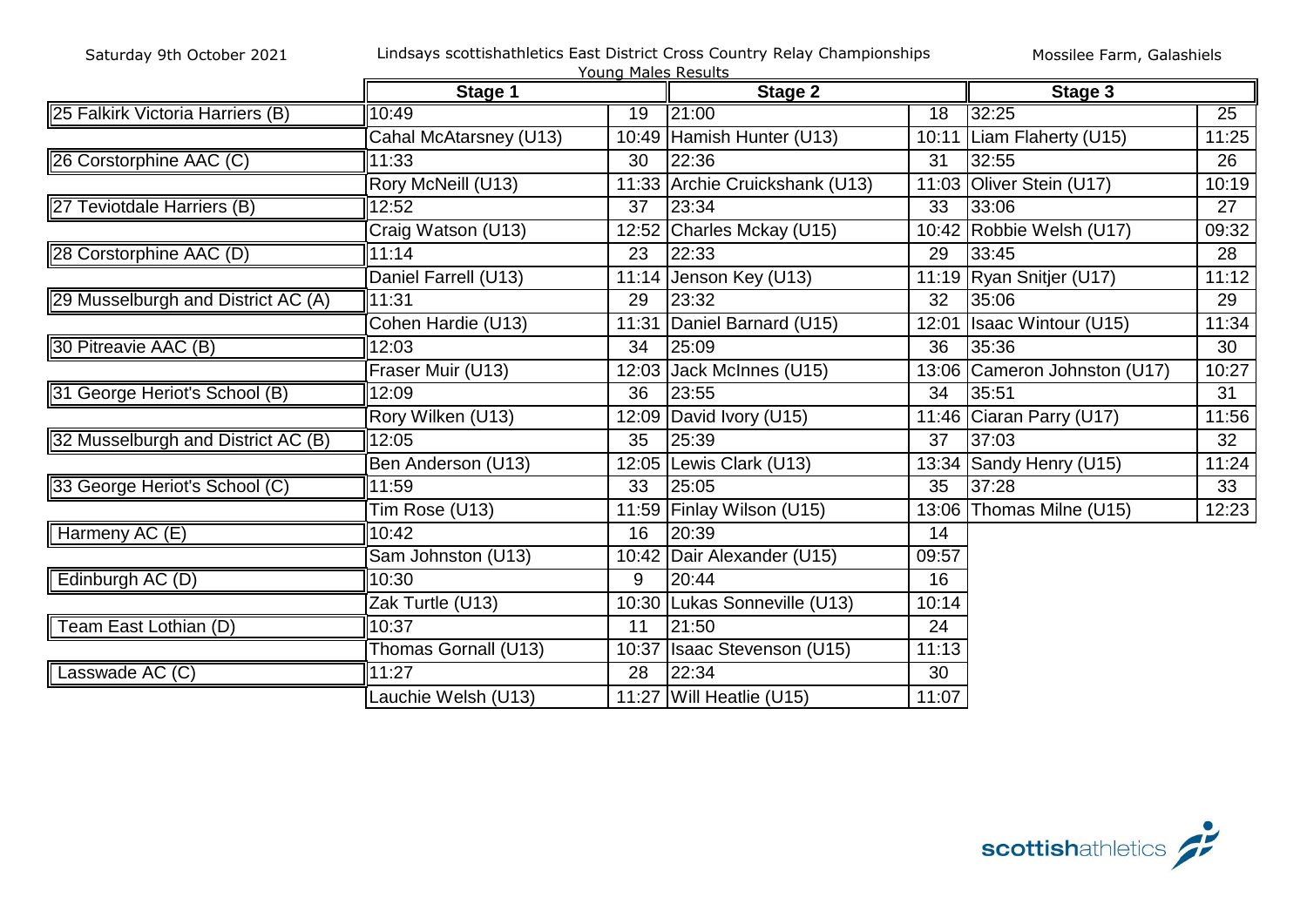## **Fastest Times**

| Fergus Ross (U13)      | Harmeny AC (A)                       | 9.29  |
|------------------------|--------------------------------------|-------|
| Ray Taylor (U13)       | Falkirk Victoria Harriers (A)        | 9.32  |
| Daniel McIntyre (U13)  | Harmeny AC (B)                       | 9.35  |
| Jake Page (U13)        | Team East Lothian (A)                | 9.52  |
| Josh Daunt (U13)       | Edinburgh AC (B)                     | 10.04 |
| Hamish Hunter (U13)    | <b>Falkirk Victoria Harriers (B)</b> | 10.11 |
| Danny Convery (U13)    | Edinburgh AC (C)                     | 10.11 |
| Reuben Lees (U13)      | Edinburgh AC (A)                     | 10.13 |
| Lukas Sonneville (U13) | Edinburgh AC (D)                     | 10.14 |
| Zak Turtle (U13)       | Edinburgh AC (D)                     | 10.30 |
|                        |                                      |       |

# **U15**

| Kilys Grawiold (UT3)  | ADBIGGELIAAU (A)              | o.oo |
|-----------------------|-------------------------------|------|
| Innes Wright (U15)    | Team East Lothian (A)         | 9.04 |
| Luke Culliton (U15)   | Falkirk Victoria Harriers (A) | 9.09 |
| Dan McGuire (U15)     | Harmeny AC (A)                | 9.13 |
| Zico Field (U15)      | Gala Harriers (A)             | 9.15 |
| Thomas Reynolds (U15) | Pitreavie AAC (A)             | 9.19 |
| Patrick Barnes (U15)  | Aberdeen AAC (B)              | 9.19 |
| Dylan Daunt (U15)     | Edinburgh AC (B)              | 9.19 |
| Rowan Taylor (U15)    | Lasswade AC (A)               | 9.19 |
| Matthew Holden (U15)  | Harmeny AC (B)                | 9.26 |
|                       |                               |      |

## **U17**

| Struan Bennet (U17)    |
|------------------------|
| Hamish McKay (U17)     |
| Alasdair Wallace (U17) |
| Ewan Christie (U17)    |
| Angus Wright (U17)     |
| Conan Harper (U17)     |
| Ross Dewar (U17)       |
| Kai Crawford (U17)     |
| Aidan Page (U17)       |
| Gregor Hunter (U17)    |

| U15                    |                                      |      |
|------------------------|--------------------------------------|------|
| Rhys Crawford (U15)    | Aberdeen AAC (A)                     | 8.58 |
| Innes Wright (U15)     | Team East Lothian (A)                | 9.04 |
| Luke Culliton (U15)    | <b>Falkirk Victoria Harriers (A)</b> | 9.09 |
| Dan McGuire (U15)      | Harmeny AC (A)                       | 9.13 |
| Zico Field (U15)       | Gala Harriers (A)                    | 9.15 |
| Thomas Reynolds (U15)  | Pitreavie AAC (A)                    | 9.19 |
| Patrick Barnes (U15)   | Aberdeen AAC (B)                     | 9.19 |
| Dylan Daunt (U15)      | Edinburgh AC (B)                     | 9.19 |
| Rowan Taylor (U15)     | Lasswade AC (A)                      | 9.19 |
| Matthew Holden (U15)   | Harmeny AC (B)                       | 9.26 |
| <b>U17</b>             |                                      |      |
| Struan Bennet (U17)    | Fife AC (A)                          | 8.24 |
| Hamish McKay (U17)     | Aberdeen AAC (B)                     | 8.32 |
| Alasdair Wallace (U17) | Harmeny AC (B)                       | 8.32 |
| Ewan Christie (U17)    | Gala Harriers (A)                    | 8.38 |
| Angus Wright (U17)     | Team East Lothian (A)                | 8.39 |
| Conan Harper (U17)     | Teviotdale Harriers (A)              | 8.40 |
| Ross Dewar (U17)       | Edinburgh AC (A)                     | 8.43 |
| Kai Crawford (U17)     | Aberdeen AAC (A)                     | 8.45 |
| Aidan Page (U17)       | Team East Lothian (B)                | 8.48 |
| Gregor Hunter (U17)    | Falkirk Victoria Harriers (A)        | 8.55 |

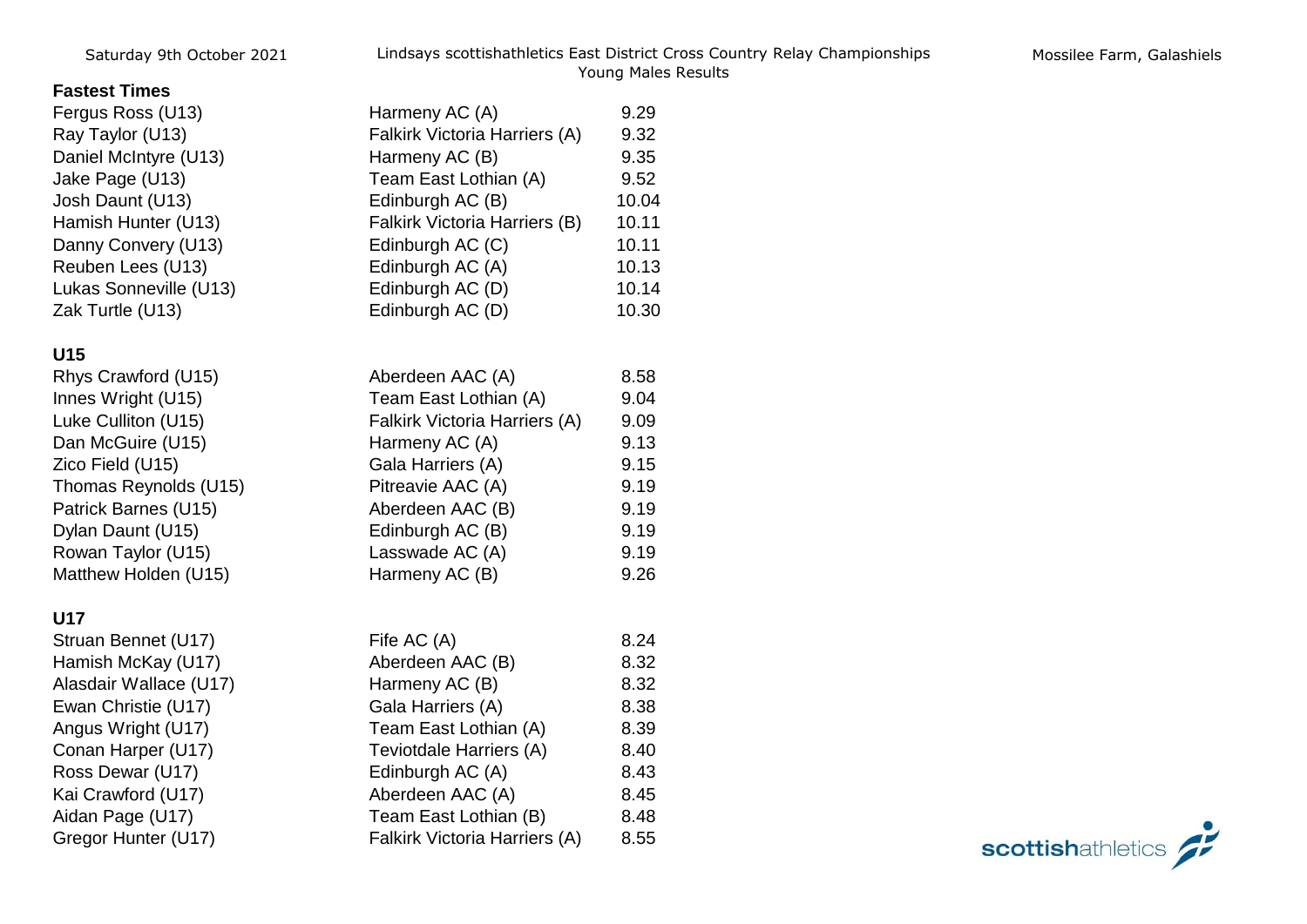|                                 |                      | Young Females Results |                                       |                |                              |                 |
|---------------------------------|----------------------|-----------------------|---------------------------------------|----------------|------------------------------|-----------------|
|                                 | Stage 1              |                       | <b>Stage 2</b>                        |                | Stage 3                      |                 |
| 1 Team East Lothian (A)         | 10:22                |                       | 20:34                                 |                | 30:17                        |                 |
|                                 | Cerys Wright (U13)   | 10:22                 | Olivia Robbins (U15)                  |                | 10:12 Maja Thomson (U17)     | 09:43           |
| 2 Edinburgh AC (A)              | 11:06                | 3                     | 21:25                                 | $\overline{2}$ | 31:46                        | $\overline{2}$  |
|                                 | Joanna Hirst (U13)   | 11:06                 | Orlaith Shepherd (U15)                |                | 10:19 Katie Johnson (U17)    | 10:21           |
| 3 Falkirk Victoria Harriers (A) | 10:44                | $\overline{2}$        | 21:40                                 | 3              | 31:53                        | 3               |
|                                 | Emily Christie (U13) | 10:44                 | Isabella Ogg (U15)                    |                | 10:56 Caitlyn Christie (U17) | 10:13           |
| 4 Gala Harriers (A)             | 11:34                | 6                     | 22:24                                 | 4              | 32:45                        | 4               |
|                                 | Kirsty Rankine (U13) | 11:34                 | Erin Gray (U15)                       |                | 10:50 Isla Paterson (U17)    | 10:21           |
| 5 Corstorphine AAC (A)          | 11:57                | 10                    | 22:54                                 | 6              | 33:12                        | 5 <sup>5</sup>  |
|                                 | Annie Clarke (U13)   | 11:57                 | Eva Cameron (U15)                     | 10:57          | Olivia Clarke (U17)          | 10:18           |
| 6 Edinburgh AC (B)              | 12:32                | 14                    | 23:19                                 | $\overline{7}$ | 33:49                        | 6               |
|                                 | Catriona Scott (U13) | 12:32                 | Dashka MacDonald (U15)                | 10:47          | Anise Macaulay Orr (U17)     | 10:30           |
| 7 Lasswade AC (A)               | 11:15                | 4                     | 23:31                                 | 8              | 34:04                        | $\overline{7}$  |
|                                 | Isla Taylor (U13)    |                       | $\overline{11:15}$ Eloise Scott (U15) |                | 12:16 Olivia Meikle (U17)    | 10:33           |
| 8 Falkirk Victoria Harriers (B) | 12:01                | 11                    | 23:52                                 | 12             | 34:07                        | 8               |
|                                 | Josie Anderson (U13) | 12:01                 | Hannah Macleod (U15)                  | 11:51          | Katie Christie (U17)         | 10:15           |
| 9 Team East Lothian (B)         | 11:47                | $\overline{7}$        | 22:53                                 | 5              | 34:15                        | 9               |
|                                 | Sula Russell (U13)   | 11:47                 | Eily Sinclair (U15)                   |                | 11:06 Ella Nicholson (U17)   | 11:22           |
| 10 Aberdeen AAC (A)             | 12:54                | 16                    | 23:59                                 | 13             | 34:35                        | 10              |
|                                 | Sophie Imlach (U13)  | 12:54                 | Abby Farquhar (U15)                   |                | 11:05 Hannah Taylor (U17)    | 10:36           |
| 11 Aberdeen AAC (B)             | 11:50                | 8                     | 23:44                                 | 10             | 34:40                        | 11              |
|                                 | Olivia Dinnes (U13)  | 11:50                 | Sarah McAllister (U15)                |                | 11:54 Aimee Tawse (U17)      | 10:56           |
| 12 Edinburgh AC (C)             | 13:32                | 20                    | 24:17                                 | 14             | 35:26                        | 12 <sup>2</sup> |
|                                 | Maya Collart (U13)   |                       | 13:32 Megan McKay (U15)               |                | 10:45 Sorcha Shepherd (U17)  | 11:09           |

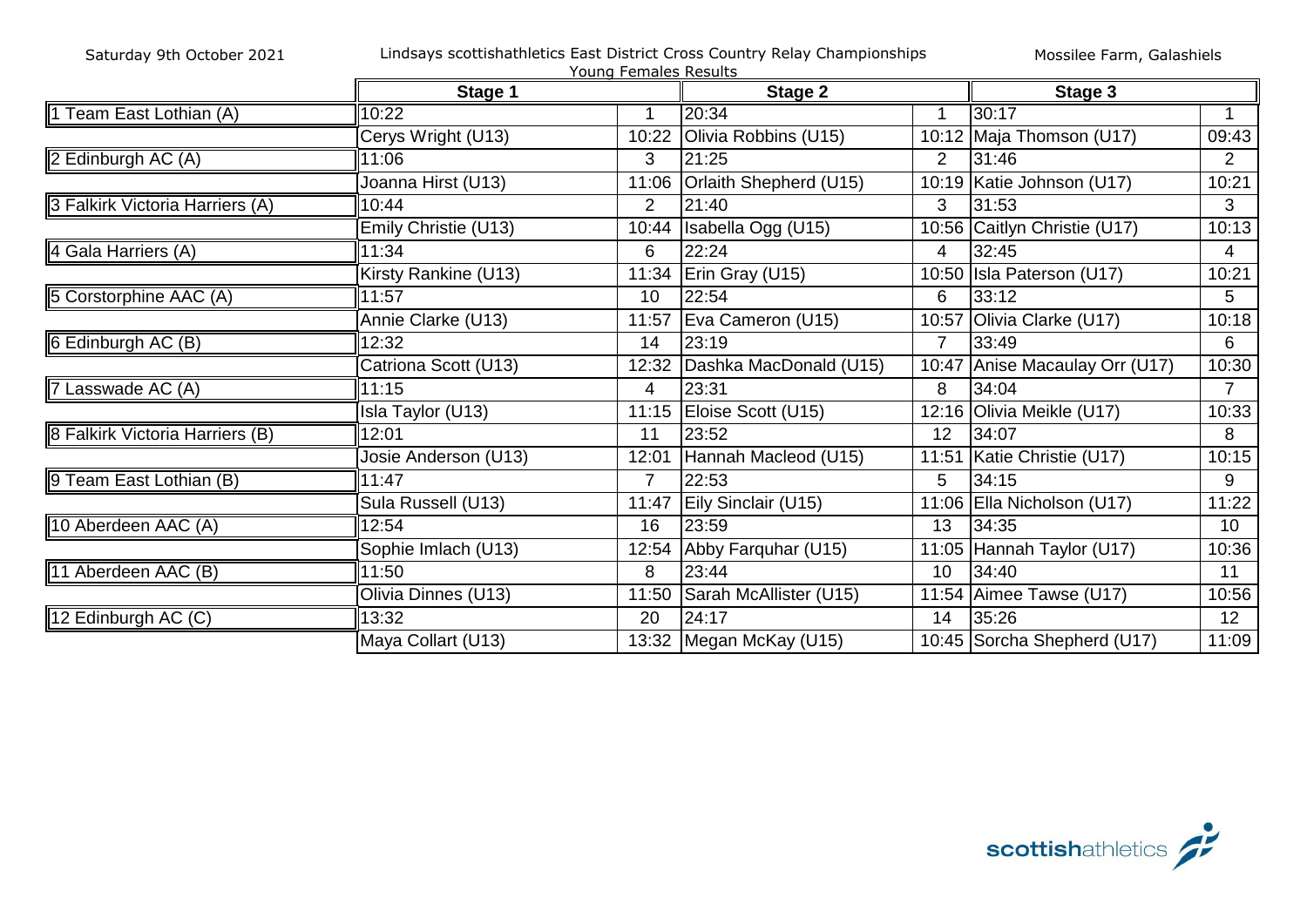|                                    |                      | Young Females Results |                            |       |                             |                 |
|------------------------------------|----------------------|-----------------------|----------------------------|-------|-----------------------------|-----------------|
|                                    | Stage 1              |                       | Stage 2                    |       | Stage 3                     |                 |
| 13 Pitreavie AAC (A)               | 12:42                | 15                    | 23:50                      | 11    | 35:43                       | $\overline{13}$ |
|                                    | Nieve Hannell (U13)  |                       | 12:42 Ariane Baillie (U15) |       | 11:08 Erin Macfarlane (U17) | 11:53           |
| 14 Falkirk Victoria Harriers (C)   | 13:07                | 17                    | 24:34                      | 16    | 36:08                       | 14              |
|                                    | Hannah Johnson (U13) | 13:07                 | Chloe Davies (U15)         | 11:27 | Erin Hendry (U17)           | 11:34           |
| 15 Teviotdale Harriers (A)         | 13:24                | 18                    | 26:05                      | 20    | 37:39                       | 15              |
|                                    | Emily Hush (U13)     | 13:24                 | Jessica Smith (U15)        | 12:41 | Iona Jamieson (U17)         | 11:34           |
| 16 Team East Lothian (C)           | 12:22                | 12                    | 25:09                      | 17    | 38:18                       | 16              |
|                                    | Cara Lai (U13)       | 12:22                 | Cristina Elliot (U15)      | 12:47 | Jessica Bullen (U17)        | 13:09           |
| 17 Musselburgh and District AC (A) | 13:40                | 23                    | 25:57                      | 19    | 39:14                       | 17              |
|                                    | Thea Cooke (U13)     | 13:40                 | Hannah Scott (U15)         | 12:17 | Sadie Croasdale (U17)       | 13:17           |
| 18 Dundee Hawkhill Harriers (A)    | 13:39                | 22                    | 26:44                      | 21    | 39:21                       | 18              |
|                                    | Alliviah Bell (U13)  | 13:39                 | Iris Nicoll (U15)          | 12:37 | Grace Cook (U15)            | 13:05           |
| 19 Teviotdale Harriers (B)         | 13:27                | 19                    | 27:30                      | 22    | 41:32                       | 19              |
|                                    | Emily Macleod (U13)  | 13:27                 | Sarah Macleod (U15)        |       | 14:03 Ava Hughes (U17)      | 14:02           |
| Gala Harriers (B)                  | 11:52                | 9                     | 23:35                      | 9     |                             |                 |
|                                    | Elise Field (U13)    |                       | 11:52 Poppy Lunn (U15)     |       | 11:43 Grace Cook (U15)      | 13:05           |
| Edinburgh AC (D)                   | 13:36                | 21                    | 25:37                      | 18    |                             |                 |
|                                    | Olivia Kelly (U13)   | 13:36                 | Kate MacPhail (U15)        | 12:01 |                             |                 |
| Banchory Stonehaven AC (A)         | 11:27                | 5                     |                            |       |                             |                 |
|                                    | Hannah Cameron (U13) | 11:27                 |                            |       |                             |                 |
| <b>Coistorphine AAC (C)</b>        | 12:23                | m.                    | 24.27                      | B     | DQ U17 on second Leg        |                 |
|                                    | Luoy Shanks (U13)    |                       | 12:23 Katie McDonald (U17) | 12.04 |                             |                 |